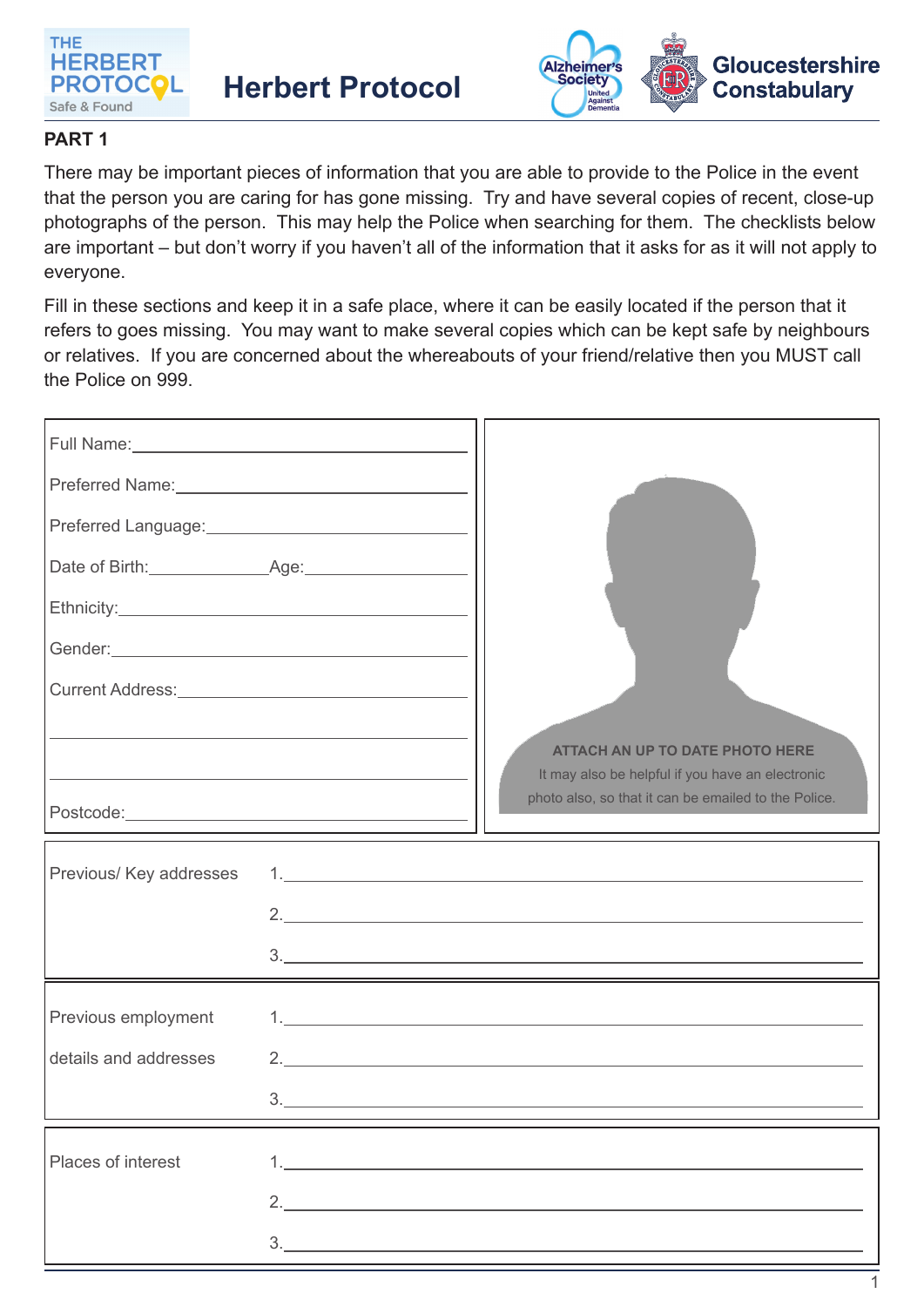## **Description**

| General Description (e.g. hair colour; height; weight): | Distinguishing features (e.g. scars; tattoos):                                                                                        |  |
|---------------------------------------------------------|---------------------------------------------------------------------------------------------------------------------------------------|--|
| Habits:                                                 | Hobbies:                                                                                                                              |  |
| Do they have mobile phone? Yes  <br><b>No</b>           | Do they have money with them? Yes $\vert$<br><b>No</b><br>How much: _________<br>What access to money do they have: (ie. Bank cards): |  |

| Any relevant medical information, including mobility and GPS locator: |     |           |  |
|-----------------------------------------------------------------------|-----|-----------|--|
|                                                                       |     |           |  |
|                                                                       |     |           |  |
|                                                                       |     |           |  |
|                                                                       |     |           |  |
|                                                                       |     |           |  |
|                                                                       |     |           |  |
|                                                                       |     |           |  |
|                                                                       |     |           |  |
|                                                                       |     |           |  |
|                                                                       |     |           |  |
| Do they have access to a bus pass?                                    | Yes | No        |  |
|                                                                       |     |           |  |
| Do they have access to a car?                                         | Yes | <b>No</b> |  |
|                                                                       |     |           |  |
|                                                                       |     |           |  |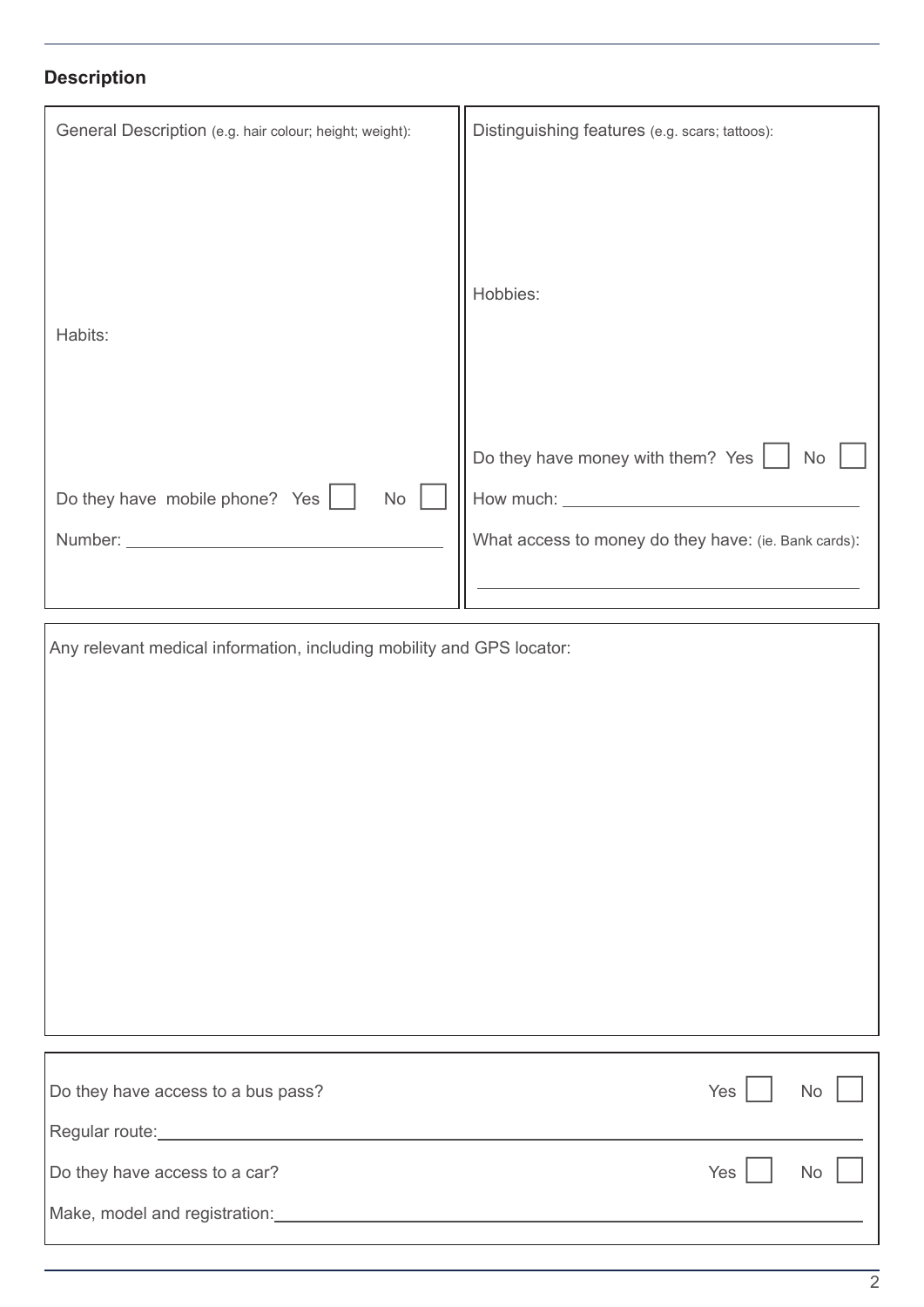## **WEEKLY HABITS AND ROUTINES** (Appointments, places visited, people seen etc.)

|                 | <b>Morning</b> | <b>Afternoon</b> | <b>Evening</b> |
|-----------------|----------------|------------------|----------------|
| <b>Monday</b>   |                |                  |                |
| <b>Tuesday</b>  |                |                  |                |
| Wednesday       |                |                  |                |
| <b>Thursday</b> |                |                  |                |
| <b>Friday</b>   |                |                  |                |
| <b>Saturday</b> |                |                  |                |
| <b>Sunday</b>   |                |                  |                |
| Completed by:   |                | Date Completed:  |                |

## **DESCRIPTIVE (CONTINUED)**

|                      | Has this person been missing before (date; place; reference numbers)?:                                                                                                                             |
|----------------------|----------------------------------------------------------------------------------------------------------------------------------------------------------------------------------------------------|
|                      |                                                                                                                                                                                                    |
|                      |                                                                                                                                                                                                    |
|                      |                                                                                                                                                                                                    |
|                      | What were the circumstances of his previous missing incidents (times & dates, how they came to be missing,<br>where they were located, what routes were taken, what people they came across etc.): |
|                      |                                                                                                                                                                                                    |
|                      |                                                                                                                                                                                                    |
|                      |                                                                                                                                                                                                    |
| <b>Risk Factors:</b> | Depressed<br>Suicidal<br>Confused                                                                                                                                                                  |
|                      | Alcohol<br>Violent<br>Other (state):                                                                                                                                                               |
|                      |                                                                                                                                                                                                    |